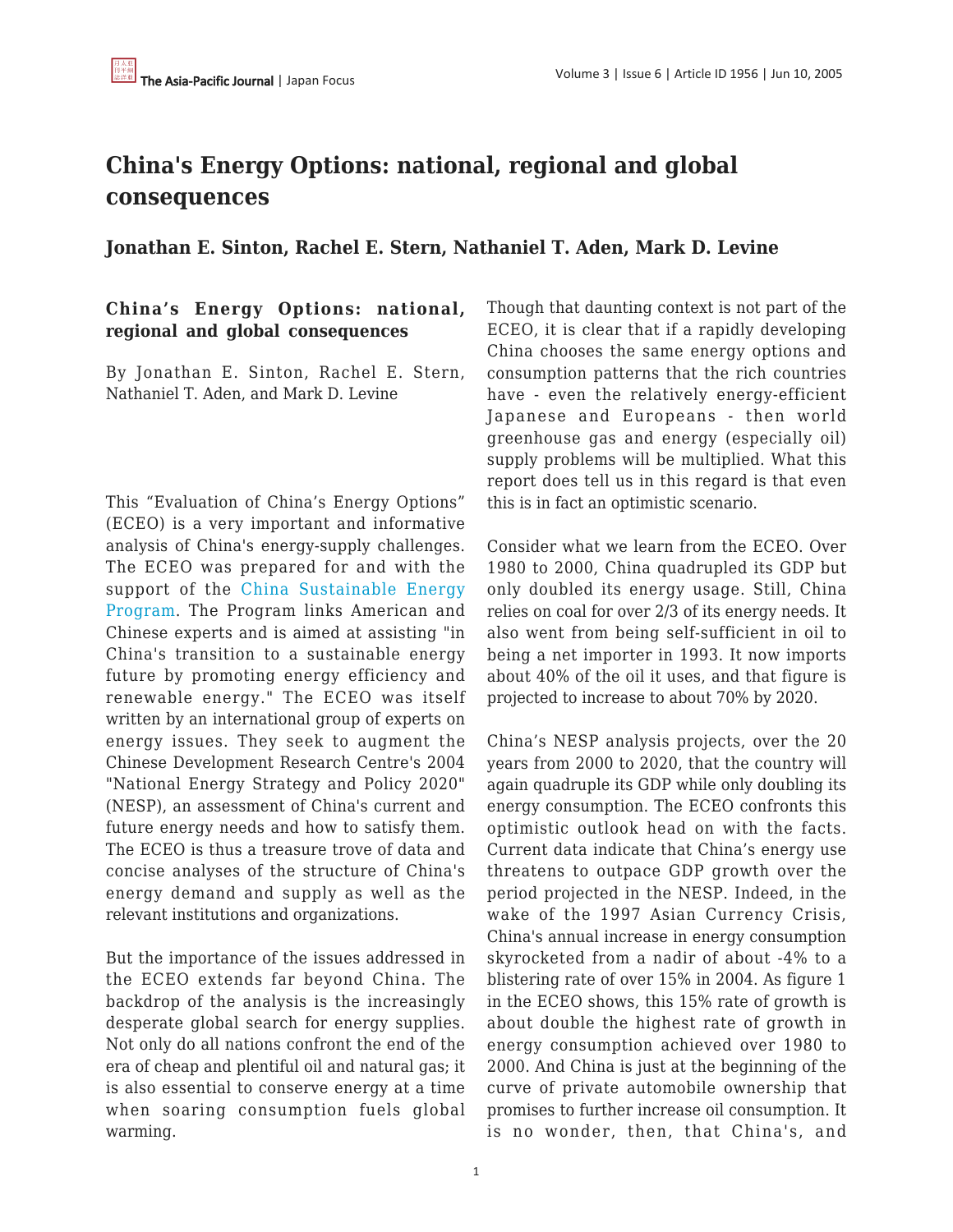international, attention is so keenly focused on energy security. China's immediate challenge is to grow its economy while also bringing down this extraordinary rate of increase in energy use as well as shifting away from coal and other dirty fuels towards cleaner alternatives. Its greater and long-term challenge is to avert the environmental disaster that looms as a result of its breakneck growth, one that is not limited to China but extended globally through such mechanisms as global warming.

The ECEO seeks to build on the NESP by sketching a structure of incentives so that energy demand can be brought under control and concerns over security of supply be at least balanced with an equivalent zeal for efficiency. The ECEO finds that what is lacking are 1) market prices and other incentives (such as taxes and subsidies) to encourage efficiency and 2) a central agency empowered to develop and deploy these mechanisms relatively free of interference from vested interests. To borrow a little from the language of public administration, energy efficiency has many of the characteristics of a public good. In particular, encouraging energy efficiency is in the collective interest. And failure to regulate it promises mega problems not only for China, but for the world. The authors recognize that individual actors will do little to enhance this national and global interest so long as they are not compelled to, whether by price or policing factors that place the costs of environmental destruction on enterprises.

The ECEO therefore stresses repeatedly and persuasively that China requires a strong Ministry of Energy to bring together the many dimensions of energy acquisition and use and implement a robust regime of controls. In coordination with local governments, the new ministry could also establish institutions to ensure timely and credible data on energy supply, consumption and prices. Through suggesting these mechanisms as well as a new structure for financing research and

implementation, the ECEO fleshes out the vision outlined in the NESP.

All the same, there is more than one rich irony seated at the back of this set of recommendations. In this era when decentralization, deregulation and privatization are the patellar reflex of politics in China and globally, it is instructive to learn that it was China's much-maligned central planning mechanisms that helped keep growth in energy use well below GDP growth. Moreover, it is also interesting to discover that it was the decentralization of power over energy decisions to state-owned firms that afforded more access points for vested interests to block efforts at enhancing efficiency. The critical lesson is not the elimination of the market, but that energy issues require a robust and autonomous public sector if societal, and global, interests are to be protected.

A further irony is in reading what is essentially an American report, prepared by the Lawrence Berkeley National Laboratory, with funding from the Packard and Shell Oil Foundations and the Pentagon, that is telling the Chinese what they need to do to control energy consumption. America consumes over a quarter of the world's oil, most of it wasted in vehicular transportation with prices one-third to one-fifth or lower than those in much of the world. Yet there is not a word in the ECEO about why the US Department of Energy has failed to rein in this profligacy. As we all know, gasoline taxes are far too low in the United States while far more efficient rail transit and shipping remain marginal operations. By contrast, China is in the midst of installing over 12,000 kilometers of high-speed rail networks and strengthening urban public transport. This and similar such systems promise far greater energy efficiency in transport than one finds in the United States. While the ECEO sensibly recommends mass transit, including buses for low-cost intra-city transit, it might have included a comparative treatment of the manifest failures of America's